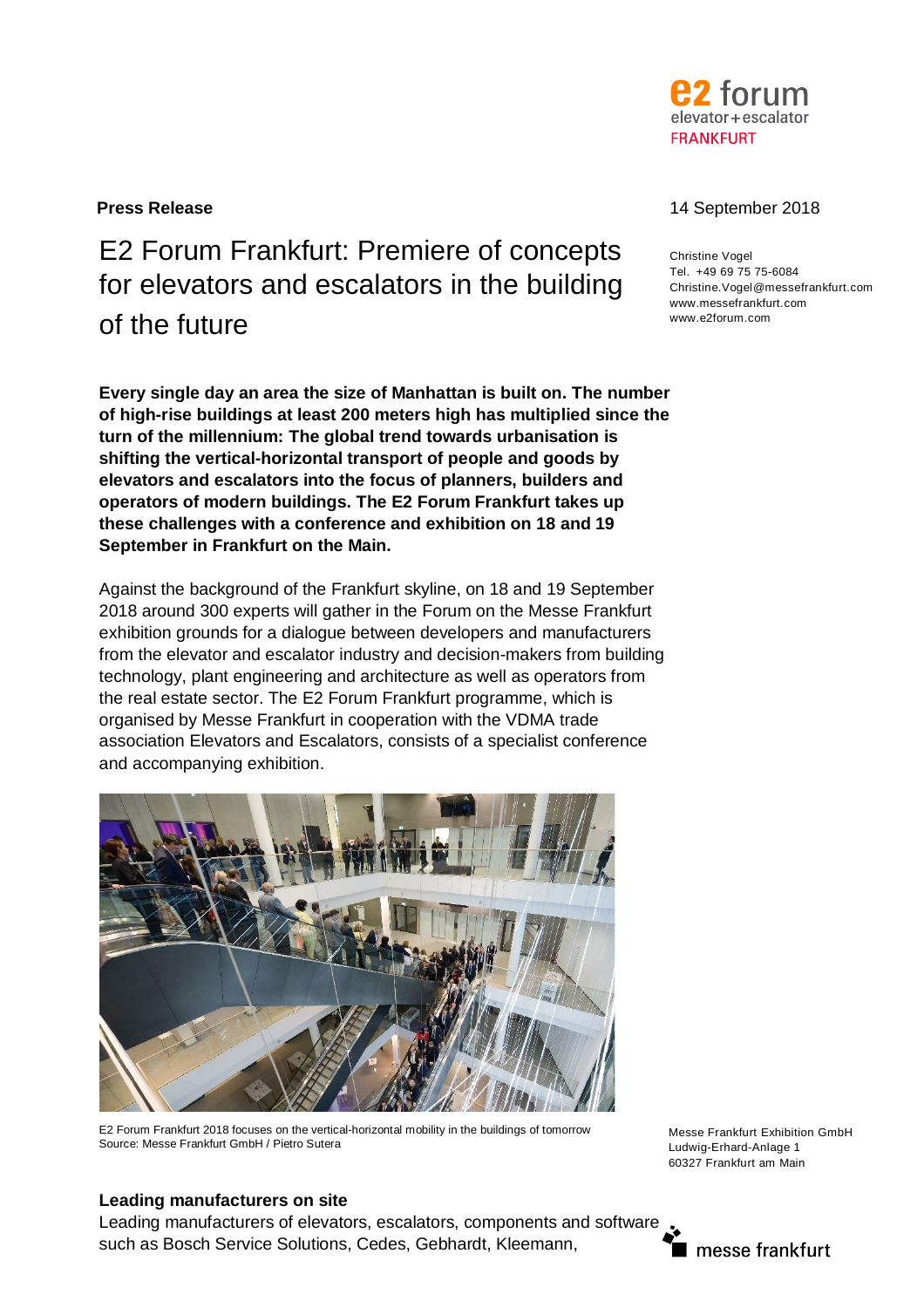Kollmorgen Steuerungstechnik, Kone, Meiller Aufzugtüren, OSMA, Otis, RLS Wacon, Schindler Deutschland, Serapid, Siemens, Thyssenkrupp and Wittur will be exhibiting at the premiere of E2 Forum Frankfurt. In the circle of 35 exhibitors from Germany, Austria, Greece, Switzerland and the People's Republic of China, start-ups will also present their futureoriented solutions for vertical and horizontal transport.

#### **Top speakers present visions for buildings and infrastructure**

"Innovation, digitalisation and sustainability in tomorrow's buildings" is the conference title under which 42 conference speakers will address the future topics of digital integration of elevator and escalator systems in buildings and urban infrastructures. Among the keynote speakers will be the internationally renowned engineer and architect Professor Dr. Werner Sobek. He formulates the opportunities for high rise buildings in the coming decades and calls on architecture to integrate vertical and horizontal transport and to think along with it.

The elevator in building design, digitalisation concepts and IoT-based solutions are the main topics on the first day of the conference (Tuesday, 18 September). On the second day (Wednesday, 19 September), the experts will examine digitalisation, urbanisation and sustainability as well as the integration of vertical-horizontal mobility in and between buildings of the future. The visionary concepts will be accompanied by the relevant planning guidelines: The conference presentations on the interfaces to building law and on the regulations from the placing on the market to the operation of the facilities will deal with the concrete implementation.

## **Plus points for architects in six federal states**

The Chambers of Architects in the six federal states Baden-Württemberg, Brandenburg, Hesse, North Rhine-Westphalia, Saxony and Schleswig-Holstein recognise participation in the E2 Forum Frankfurt Conference as a training measure.

## **Messe Frankfurt and VDMA to cooperate**

With the E2 Forum Frankfurt, Messe Frankfurt has organised a specialist forum on this topic in Germany for the first time. The cooperation partner is the VDMA Association for Elevators and Escalators, which is also responsible for the content and planning of the conference section.

Within Messe Frankfurt's event portfolio for the building technology industries, the E2 Forum Frankfurt is the third and most recent event for the elevator and escalator industry, alongside the IEE Expo in Mumbai, India, and the E2 Forum Milan in Italy. The E2 Forum Frankfurt is an innovation forum held every two years. E2 stands for "elevators" and "escalators".

## **Information for journalists:**

Please see the conference program at https://e2forumfrankfurt.messefrankfurt.com/frankfurt/en/programme-events.html Please get press registration online at https://e2forumfrankfurt.messefrankfurt.com/frankfurt/en/presse.html

E2 Forum Frankfurt – Conference and Innovation Forum for Elevator and Escalator **Technology** Frankfurt am Main, 18 and 19 September 2018